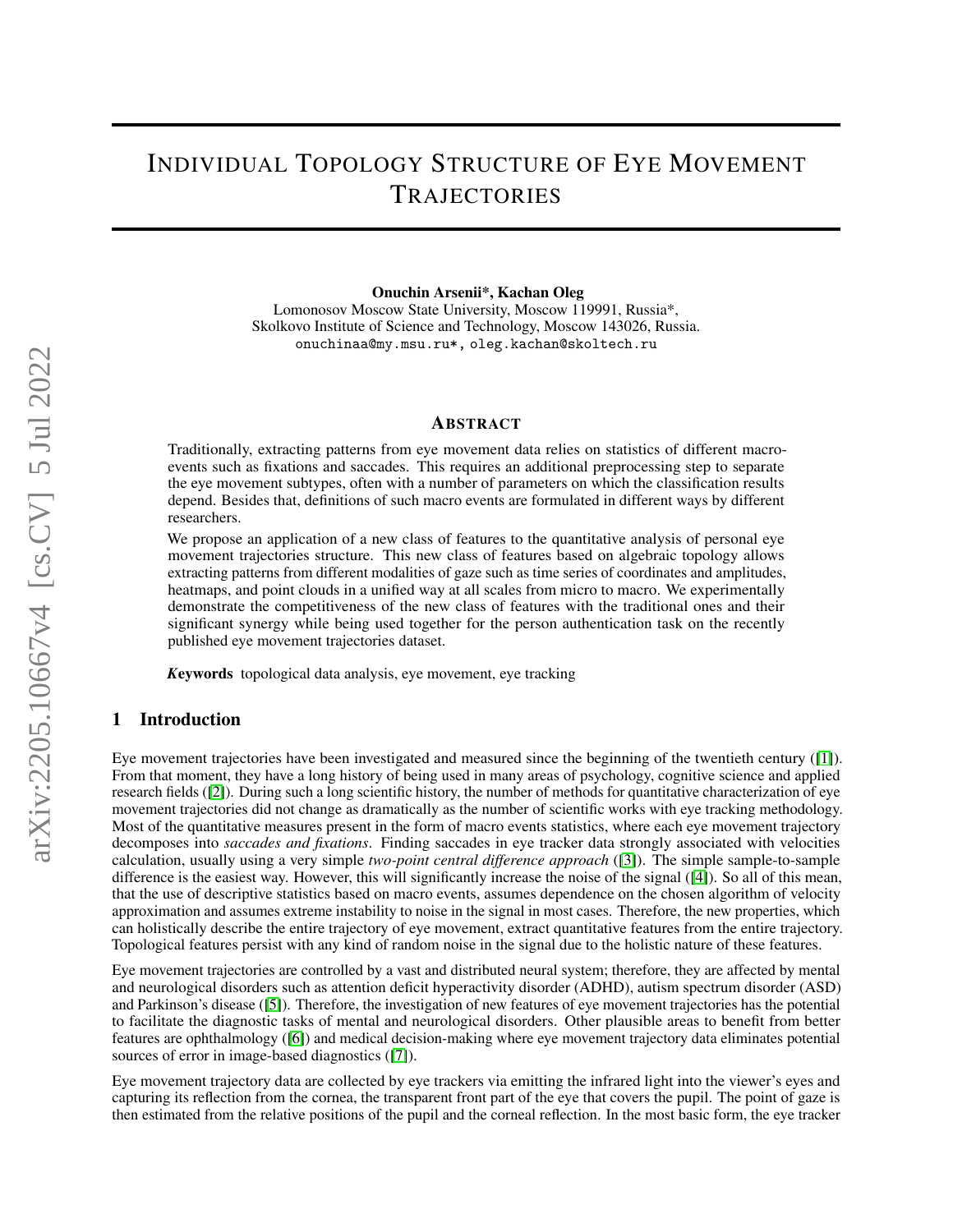data is the time series of the coordinates of the eye movement trajectory x and  $\eta$  in pixels relative to the resolution of the screen. Additional information such as the pupil diameter and a vector of eye movement trajectory direction could be included depending on the tracker model and the experiment design.

In this work, we have investigated different topological features extracted from human eye movement trajectories and compared them with specific macro-event statistics during the solution of the classification problem.

## 2 Materials and Methods

#### 2.1 Statistics of fixations and saccades

Two macro-events that are prominent in most of the literature on eye movement trajectory are fixations and saccades. There are some periods or segments (with a fixed start point, end point, and duration) into which the eye movement trajectory trajectory is divided on occasion, supplemented by other events such as blinks or smooth pursuits. But even the definitions of such events are formulated in different ways by different researchers ([\[8\]](#page-6-7)). Such a situation, when concepts as fundamental as saccades and fixations could differ according to scientific school, makes the investigation of alternative fundamental quantitative eye movement trajectory properties the part of current interest in the eye movement trajectory research field.

### 2.1.1 Fixations

We are going to use definition of a fixation from ([\[9\]](#page-6-8)) which sounds like: "Holds the image of a stationary object on the fovea by minimizing ocular drifts.". The fovea is the part of the eye that has a high concentration of cone cells that allow high-acuity vision. The fovea cover up a very small part of visual field and the rest of the visual field (around the fovea) is low acuity vision, which means that the eye has to move itself to get an object into the fovea. There is no real maximum duration of a fixation, because we could control our eye movement trajectories, but they typically span in the interval 200 - 400 ms ([\[10\]](#page-6-9)).

### 2.1.2 Saccades

Following the definitions from ([\[9\]](#page-6-8)) lets find there definition of saccade: "brings images of objects of interest onto the fovea" . So saccades are very rapid and short eye movement trajectories with durations between 30-80 ms, spanning amplitudes between 4 deg - 20 deg and velocity in interval from 30 deg/s to 500 deg/s ([\[10\]](#page-6-9)). During fixations, objects of a scene are visually processed and information is encoded in memory, while during saccades visual input is suppressed.

## 2.1.3 Statistics

In this section, we describe the quantitative properties of eye movement trajectories, extracted from track divisions to saccades and fixations. The statistics used in this work are also presented in the appendix (Table [3\)](#page-7-0). Let us define the track as  $X = \{x_1, x_2, \ldots, x_n\}$  and its partition into sets of fixations  $X_f = \{f_1, f_2, \ldots, f_k\}$  and saccades  $X_s = \{s_1, s_2, \ldots, s_k\}$ , such that  $\bigcup_{i \in I} f_i \cup \bigcup_{j \in J} s_j = X$  and  $\bigcup_{i \in I} f_i \cap \bigcup_{j \in J} s_j = \emptyset$ , where  $I = |X_f|$  and  $J = |X_s|$ . Each individual fixation could be represented in the form  $f_i = \{x_{1_i}, x_{2_i}, \dots, x_{m_i}\}_{i \in I}$  and similar for individual saccade  $s_j = \{x_{1_j}, x_{2_j}, \dots, x_{m_j}\}_{j \in J}$ .

If  $X$  is the recording of eye movement trajectory in some coordinate representation, with the corresponding splits in the sets of fixations  $X_f$  and saccades  $X_s$ , then the obvious first-step features extracted from this split are *numbers of fixations and saccades*, that is,  $|X_s|$  and  $|X_f|$ . Also, for each fixation there is the fixed *number of elements* in it, which is equal to  $|f_i|$  and *elements in all fixations* of the track which is equal to  $|\bigcup_{i\in I} f_i|$ . Similar procedure could be applied to saccades. Given a particular saccade  $s_j = \{x_{1_j}, x_{2_j}, \dots, x_{m_j}\}_{j \in J}$ , we can calculate the *amplitude* of it and define it as the length of a vector between the first and last points that make up the saccade  $s_i$ .

$$
AMP_{s_j} = ||x_{1_j} - x_{m_j}||. \tag{1}
$$

*Integral elementary amplitude* is another characteristic which could be defined for each saccade  $s_i$  and fixation  $f_i$  as sum of set of elementary lengths

$$
IAMP_{f_i} = \sum_{k \in |f_i|} ||x_k - x_{k+1}||, \qquad IAMP_{s_j} = \sum_{k \in |s_j|} ||x_k - x_{k+1}||. \tag{2}
$$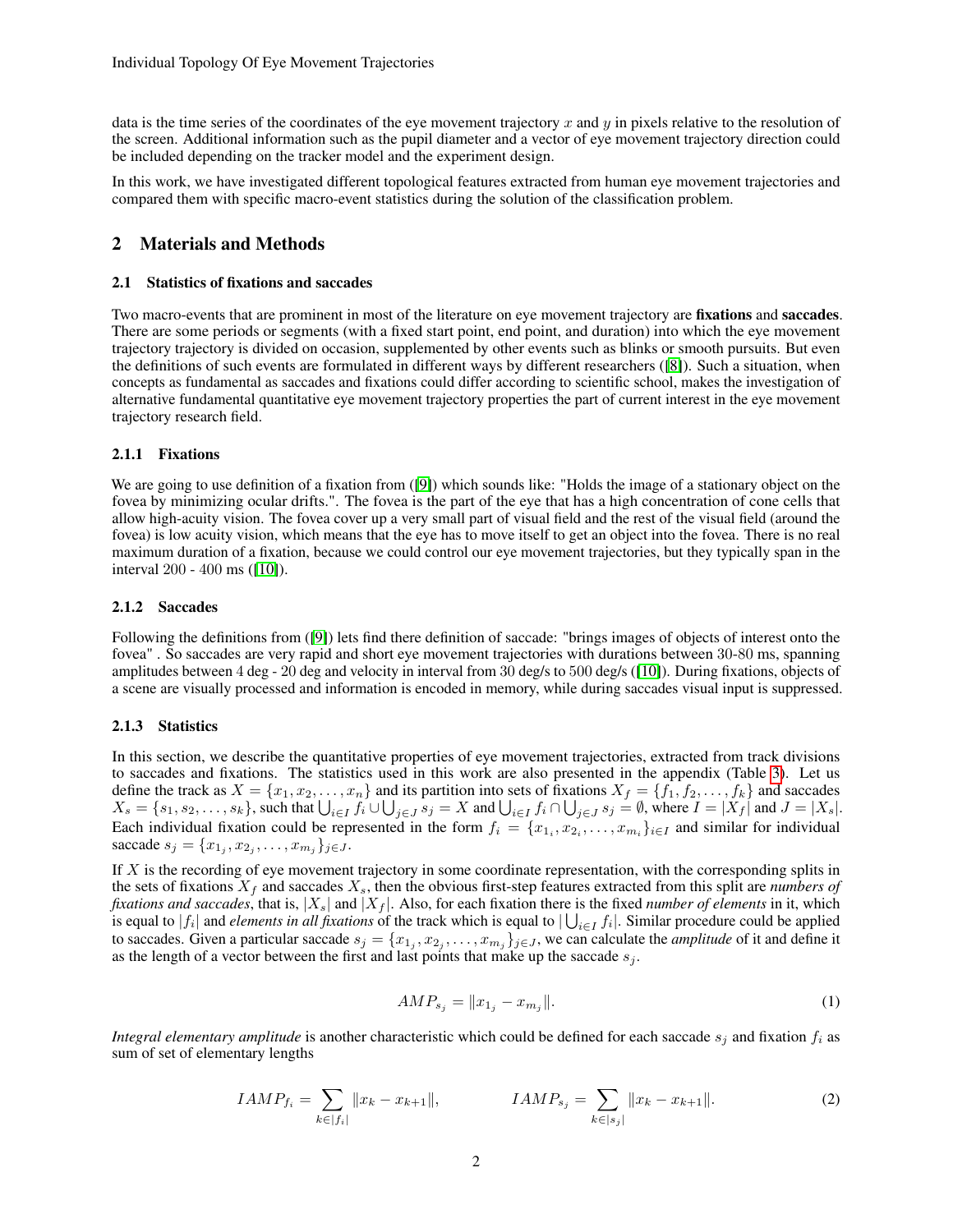For the track itself, there is an integral elementary amplitude as the sum of IAMP for saccades and fixes.

$$
IAMP = \sum_{i \in X} ||x_i - x_{i+1}|| \tag{3}
$$

The area of a convex hull  $S(X)$  defined as the area of a convex polytope constructed on a finite set of data points  $X \subset \mathbb{R}^2$ . It is the unique convex polytope whose vertices belong to X and surround all of X.

Also we have used another quantitative parameter of a single track: *peak amplitude*. It is a maximum amongst the elementary amplitudes of the saccade  $\max\{\|x_i - x_{i+1}\|\}_{i \in |s_j|}$ .

Some of the macro-event statistics need additional standardization and vectorization before participating in the classification task. For example, set of saccade amplitudes per track couldn't be used directly in machine learning algorithms because of the unification need. For such a reason, we calculate a vector of min, max, mean, and standard deviation parameters for each of such sets. If the feature vector has a similar length for each experiment, then it can be used directly without any additional processing.

#### 2.2 Topological data analysis (TDA)

TDA ([\[11\]](#page-6-10)) introduces a new class of continuous vector-valued feature maps for a wide range of data domains such as *point clouds*, *time series* and *scalar fields* summarizing the topology of the data in a multiscale way.

Point clouds is a form of data representation, when elements of the data represents as unordered list of points in a Euclidean *n*-dimensional space  $\mathbb{E}^n$ . Following this definition we name a point cloud any finite subset of  $\mathbb{E}^n$ . Such a data form could be obtained from most of the natural experiments, even extracted from 2-dimensional time series, after forgetting order on elements. The global topology of such point clouds could provide additional information about the structure of the data.

Time series is an alternative form of data representation that has been used in the current work. Similarly, the ndimensional time series is a point cloud with fixed linear order. Usually, time series have dimension 1 or 2. In this work, we work with 1-dimensional time series, extracted from eye movement trajectory data. Such data capture the dependence of coordinates and amplitudes of gaze points and elementary eye movement trajectories on time.

In addition, we have worked with scalar fields. It is a form of data representation, when to each element of point cloud have been attached some scalar value (usually from  $\mathbb R$ ). For example, the value of the data point in the 2-dimensional probability density distribution received from the kernel density estimation. Such scalar fields also named *attention heatmaps* in an eye movement trajectories analysis context.

The most common way to convert elements of the data cloud  $\{x_i\} \subset \mathbb{E}^n$  to a single global topological object is to use these points as *combinatorial graph* vertices. Edges of such a graph determined by some  $\epsilon$  window of proximity – when a distance between two points  $\rho(x_i, x_j)$  less or equal to  $\epsilon$ , then there is an edge between  $x_i, x_j$  vertices. This graph has a 2-dimensional structure and cannot itself capture the high-dimensional properties of the original space, from which we distinguished the data points. For overcoming such problem there is a specific mathematical object, which could be created on any graph object — *clique complex* (specific method of simplicial complex creating). Each clique on n verteces in graph will be interpreted as  $n - 1$ -dimensional combinatorial simplex. TDA methods works directly with discrete constructions, but their topological properties could be generalized on topological realization of such combinatorial simplices — *topological simplices*. There are some different constructions of clique complexes, and the most useful and common in practice between them are the Vietoris-Rips (VR), Chech (C) and Alpha (A) complexes (table [1\)](#page-3-0).

Converting point clouds into simplicial complex (VR, C or A) require choosing specific  $\epsilon$  value. To avoid this problem, there is a way named *filtration* described below.

The central method of TDA, namely *persistent homology* considers an ordered pair  $(X, f)$  of a data points X and a *filter function* f defined on the domain of interest X. The filter function induces a *filtration* of  $X$  – a sequence of subspaces of  $X$ 

$$
\emptyset = X_0 \subseteq X_1 \subseteq X_2 \subseteq \ldots \subseteq X_n = X,\tag{4}
$$

which are often the sublevel sets  $X_{\epsilon} = f^{-1}(-\infty, \epsilon]$  of this function for a threshold parameter  $\epsilon$ . For example, assume that  $R = \{VR_i\}_1^N$  is a sequence of VR complexes associated with a point cloud (data) for an increasing sequence of parameter values  $\{\epsilon_i\}_1^N$ .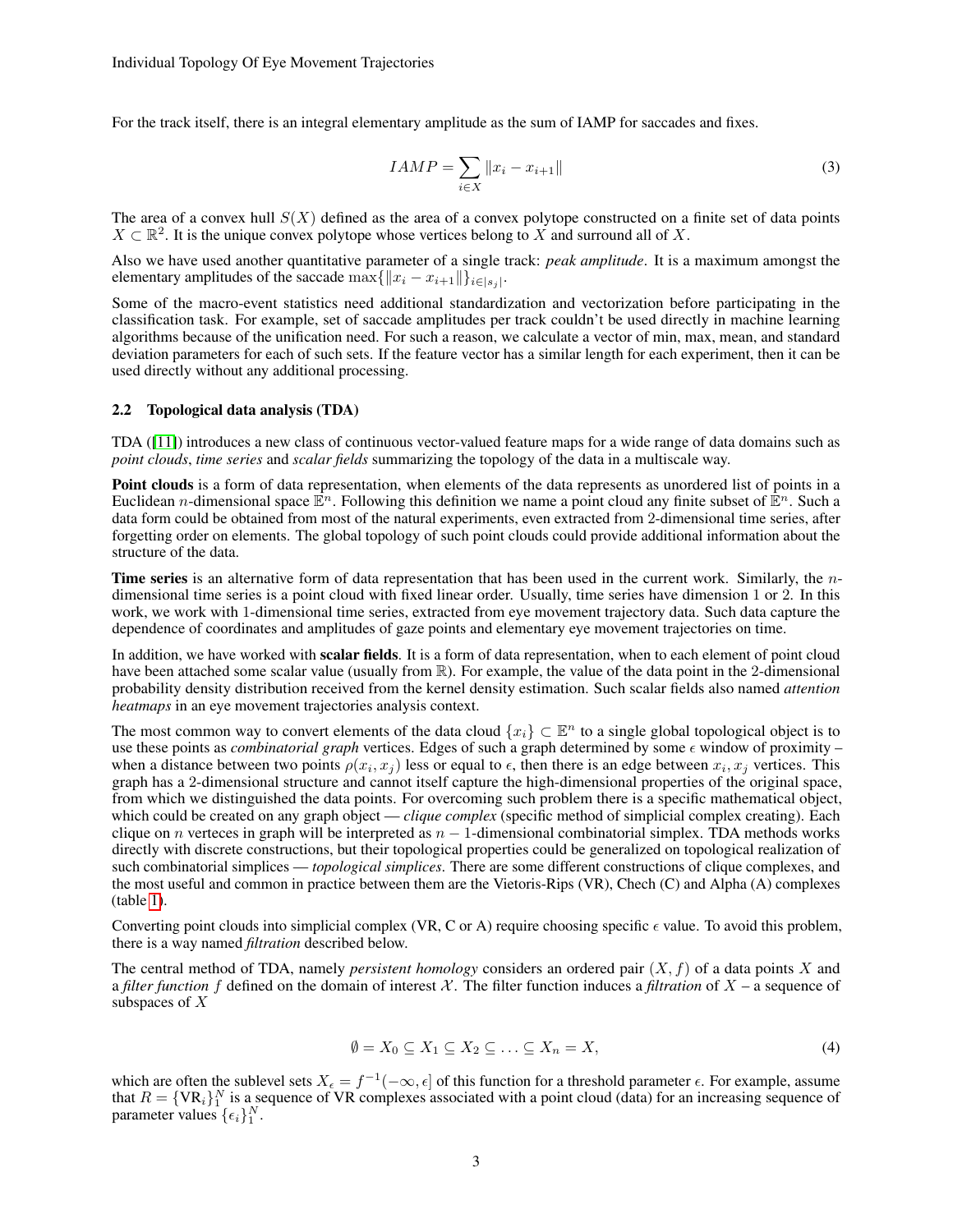

Figure 1: Vietoris-Rips clique complex generation process: from the separated point cloud elements to a high dimensional simplicial complex. Corresponding persistence diagram on the right

| Cech - Vietoris Rips - Delaunay - Alpha complexes                                                                                                                                                                                                                                                                               |                                                                                                               |  |  |  |
|---------------------------------------------------------------------------------------------------------------------------------------------------------------------------------------------------------------------------------------------------------------------------------------------------------------------------------|---------------------------------------------------------------------------------------------------------------|--|--|--|
| Cech                                                                                                                                                                                                                                                                                                                            | $\operatorname{Cech}_r(X) = \{ \sigma \subseteq X \mid \bigcap_{x \in \sigma} B_r(x) \neq \emptyset \}$       |  |  |  |
| VietorisRips                                                                                                                                                                                                                                                                                                                    | $\nabla R_r(X) = \{ \sigma \subseteq X \mid \text{diam}(\sigma) \leq 2x \}$                                   |  |  |  |
| Delaunay                                                                                                                                                                                                                                                                                                                        | $\bigcap$ Del $(X) = \{ \sigma \subseteq X \mid \bigcap_{x \in \sigma} V_x \neq \emptyset \}$                 |  |  |  |
|                                                                                                                                                                                                                                                                                                                                 | $V_x = \{y \in \mathbb{R}^d \mid   y - x   \le   y - z  , \forall z \in X\}$                                  |  |  |  |
| Alpha                                                                                                                                                                                                                                                                                                                           | $\mathrm{Alpha}_r(X) = \{ \sigma \subseteq X \mid \bigcap_{x \in \sigma} (B_r(x) \cap V_x) \neq \emptyset \}$ |  |  |  |
| $\mathbf{m}$ 11 $\pm$ 1 $\mathbf{m}$ $\mathbf{c}$ $\mathbf{v}$ $\mathbf{r}$ $\mathbf{m}$ $\mathbf{r}$ $\mathbf{c}$ $\mathbf{r}$ $\mathbf{r}$ $\mathbf{r}$ $\mathbf{r}$ $\mathbf{r}$ $\mathbf{r}$ $\mathbf{r}$ $\mathbf{r}$ $\mathbf{r}$ $\mathbf{r}$ $\mathbf{r}$ $\mathbf{r}$ $\mathbf{r}$ $\mathbf{r}$ $\mathbf{r}$ $\mathbf$ |                                                                                                               |  |  |  |

<span id="page-3-0"></span>Table 1: Formal Definitions of Different Simplical Complex Constructions

$$
VR_1 \hookrightarrow VR_2 \hookrightarrow \cdots \hookrightarrow VR_N,
$$
 (5)

where  $i$  — inclusion maps between these complexes. And persistent homology provide a tool for examining homology not for a single complex VR<sub>i</sub> but for a wholly sequence of homology groups in each dimension  $*$  and for all  $i < j$ 

$$
\iota: H^*(VR_i) \hookrightarrow H^*(VR_j). \tag{6}
$$

The ranks of homology vector spaces named Betti numbers  $\beta_i = \text{rank}(H^*(X))$  play a role of the most common topological invariants in data analysis practice.

While the threshold parameter is changed from  $-\infty$  to  $+\infty$  persistent homology allows tracking the appearance and disappearance of topological features of various dimensions, i.e. 0-dimensional topological features are connected components, 1-dimensional features are holes, 2-dimensional are voids, etc. A topological feature is considered *persistent* if it exists for a long interval of the threshold parameter. The *persistence* of i-th topological feature is the difference between its *death* (disappearance)  $d_i$  and *birth* (appearance)  $b_i$  times – the values of the filter function  $f$  at  $\epsilon$ .

As a result of a filtration for a chosen maximum dimension K one obtains a collection  $\{D_f^k(X)\}_{k\in\{0,\ldots,K\}}$  of compact descriptors of the data called a *k-th dimensional persistence diagram* (PD)  $D_f^k(X) = \{(b_i, d_i)\}_{i \in I}^k$  which is the multiset of birth-death intervals of topological features of a dimension  $k$ . Equivalently, a persistence diagram is a multiset of points on the extended Euclidean plane  $\mathbb{R}^2 \cup \{+\infty\}$  in the birth-death coordinates. Furthermore, we exclude the dependence of a persistence diagram  $D<sup>k</sup>$  on X and f to be inferred from the context. A number of software packages – Dionysus, GUDHI, Ripser ([\[12\]](#page-6-11), [\[13\]](#page-6-12)) exists to effectively compute the PDs of data in different domains.

As mentioned above, we consider three different data representations: point clouds, time series, and scalar fields. Persistent homology was calculated for each of these representations. We endow this modalities with Vietoris-Rips (VR) and 2D and 1D sublevel set filtrations respectively. The former two allow to quantify the complexity of the eye movement trajectory distribution support, while the latter one is a more principled approach to summarize the ad-hoc features such as number of saccades, their duration and amplitude. For rigorous treatment, we refer the reader to  $([11, 14])$  $([11, 14])$  $([11, 14])$  $([11, 14])$  due to the lack of space.

As the persistence diagram is a multi-set of intervals and is not an element of a vector space, it should be transformed into a vector to be used in machine learning algorithms. We use the piecewise-linear functions of the persistence diagrams, namely the *betti curve*, *persistence curve* and *persistence entropy curve* evaluated on a fixed grid with n knots to obtain a n-dimensional vector.

*Betti curve* summarize all homology ranks for a single filtration process and present them in vector form.

$$
\beta_i(\epsilon) = \text{rank}(H^i(VR_{\epsilon}))\tag{7}
$$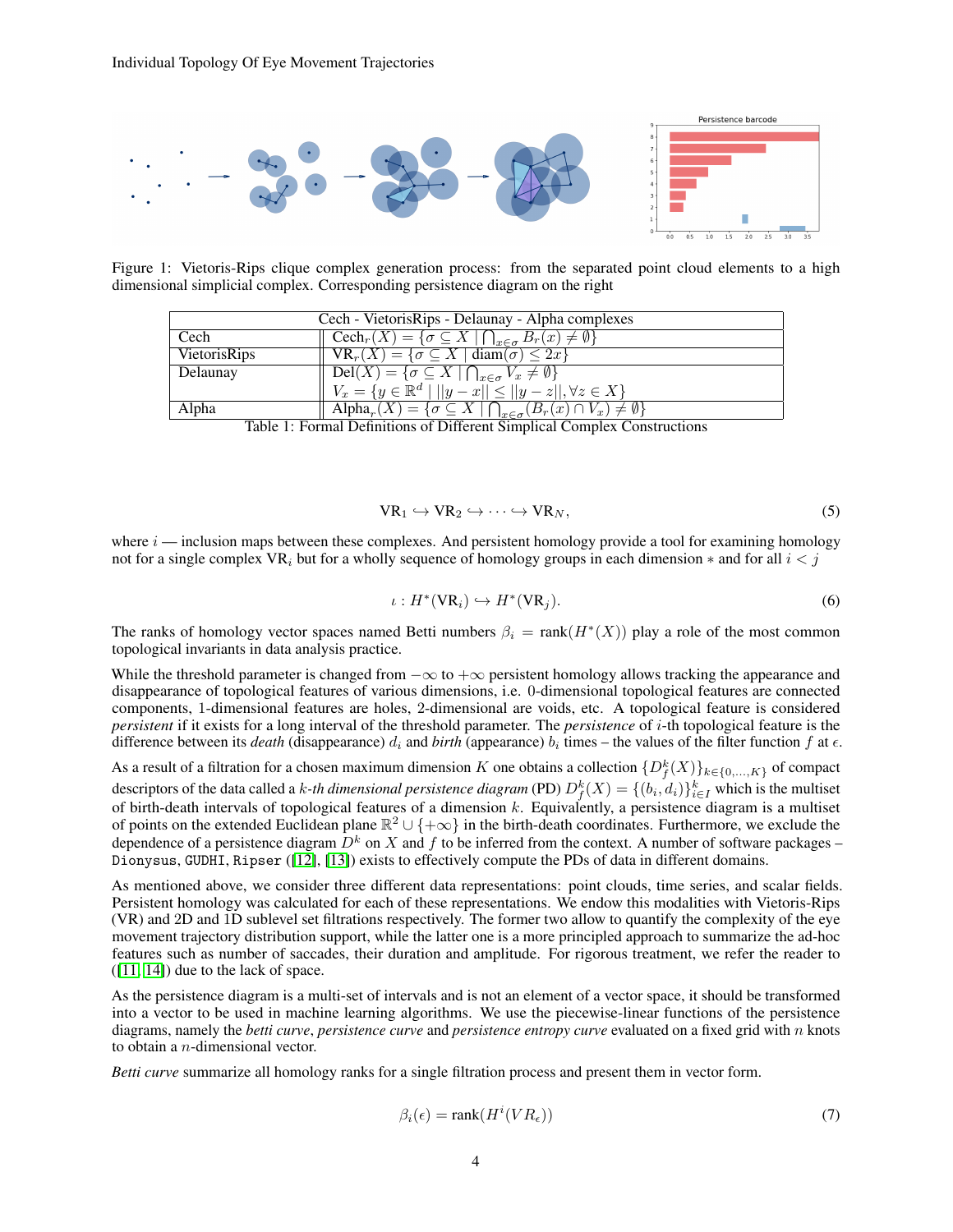*Persistence curve* ([\[15\]](#page-7-2)) summarizes the total persistence of topological features at the time  $\epsilon$  of a filtration and is defined.

$$
P_{D^k}(\epsilon) = \sum_{i=1}^{|D^k|} (d_i - b_i), \text{ s.t. } b_i < \epsilon < d_i.
$$
 (8)

Consider a set of piecewise linear functions  $\{\Lambda_p^k(\epsilon)\}_{p\in D^k}$  for all birth-to-death pairs  $p=(b,d)\in D^k$  as  $\Lambda_p(\epsilon)=$  $\max(0, \min(\epsilon - b, d - \epsilon))$ , then *persistence landscape* ([\[16\]](#page-7-3))  $L_{D^k}$  is defined as

$$
L_{D^k}^n(\epsilon) = \max_p \Lambda_p(\epsilon). \tag{9}
$$

#### 2.3 Dataset

In our study we used a subset of GazeBase dataset ([\[17\]](#page-7-4)) acquired in the Texas State University, TX, USA. It consists of 1260 eye movement trajectory recordings from 14 participants. Each person participated in 9 rounds with 2 sessions in each performing 5 different visual stimuli tasks: fixation (FIX), horizontal saccade (HS), random saccade (RS), text reading (TEXT) and gaze-driven gaming (GAME).

Monocular eye movement trajectories data were acquired using an EyeLink 1000 eye tracker with 1 ms temporal resolution. Stimuli were presented to participants on a  $1680 \times 1050$  pixel (474  $\times$  297) ViewSonic monitor. Participants completed two sessions of recording for each round of collection. The gaze position and corresponding stimuli were innately expressed in terms of pixel display coordinates. These values were converted to degrees of visual angle (DVA) according to the geometry of the recording setup. For further details reader is advised to refer to the original article  $([17]).$  $([17]).$  $([17]).$ 

Each person participated in five different tasks, which we outline below. For the first three tasks, a target, a white point, was displayed on a black background, starting at the center of the screen. For the fixation (FIX) task, a target remained in the center of the screen for a duration of 15 seconds. For the horizontal saccade (HS) task, a target was repeatedly switched between two horizontally located positions at  $\pm 15°$  of the visual angle at intervals of 1 seconds for a duration of 101 seconds. For the random saccade (RS) task, a target changed positions at random within a rectangular region of  $\pm 15^\circ$  horizontally and  $\pm 9^\circ$  vertically with a minimum amplitude of  $2^\circ$  at one-second intervals for a duration of 101 seconds. For the text reading (TEXT) task an excerpt of a poem in English language specific for each session was displayed for 60 seconds with white font on a black background. For the game (GAME) task, red and blue balls were displayed moving along a random linear trajectory at constant speed, bouncing off the edges of the screen. The participant's goal was to pop all of the red balls by fixating a gaze on them, while blue balls were unpoppable. This task lasted until a participant popped all of the red balls.

For each track, the data consist of the x and y coordinates of the gaze, the timestamp, and a label relating an elementary event to a fixation, saccade, or blink provided by the built-in EyeLink parser.

#### 2.4 Experiment

The original raw data ([\[17\]](#page-7-4)) consists of a 2 D time series of  $(x_t, y_t)$  coordinates of gaze at a specific moment of time t. Furthermore, we had pre-processed information on  $X_f$  and  $X_s$  in each gaze.

For quantitative estimation of the new proposed class of topological features, we considered the 14-class classification problem to discriminate between the eye movement trajectories obtained for the 5 different tasks, which constitution was discussed in the previous Data section.

On the noise removal stage, the high amplitude error points were removed from eye movement trajectory. Linear interpolation was used to remove and fill in empty spaces and gaps in the tracks. Furthermore, the raw data was used to construct visual scanpaths represented by a matrix  $X_i \in \mathbb{R}^{n_i \times 2}$ , where  $n_i$  is the number of gaze points within the *i*-th scanpath.

For each  $X_i$  different feature vectors were computed. For the baseline, we computed different statistics from macroevents: fixations, saccades, and track itself. And vectorize some of these statistics, which do not have unified form for each experiment, by computing the min, max, mean, and standard deviation parameters.

As topological features, we consider the analysis of 1 D time series per each coordinate of the scanpath — x and y.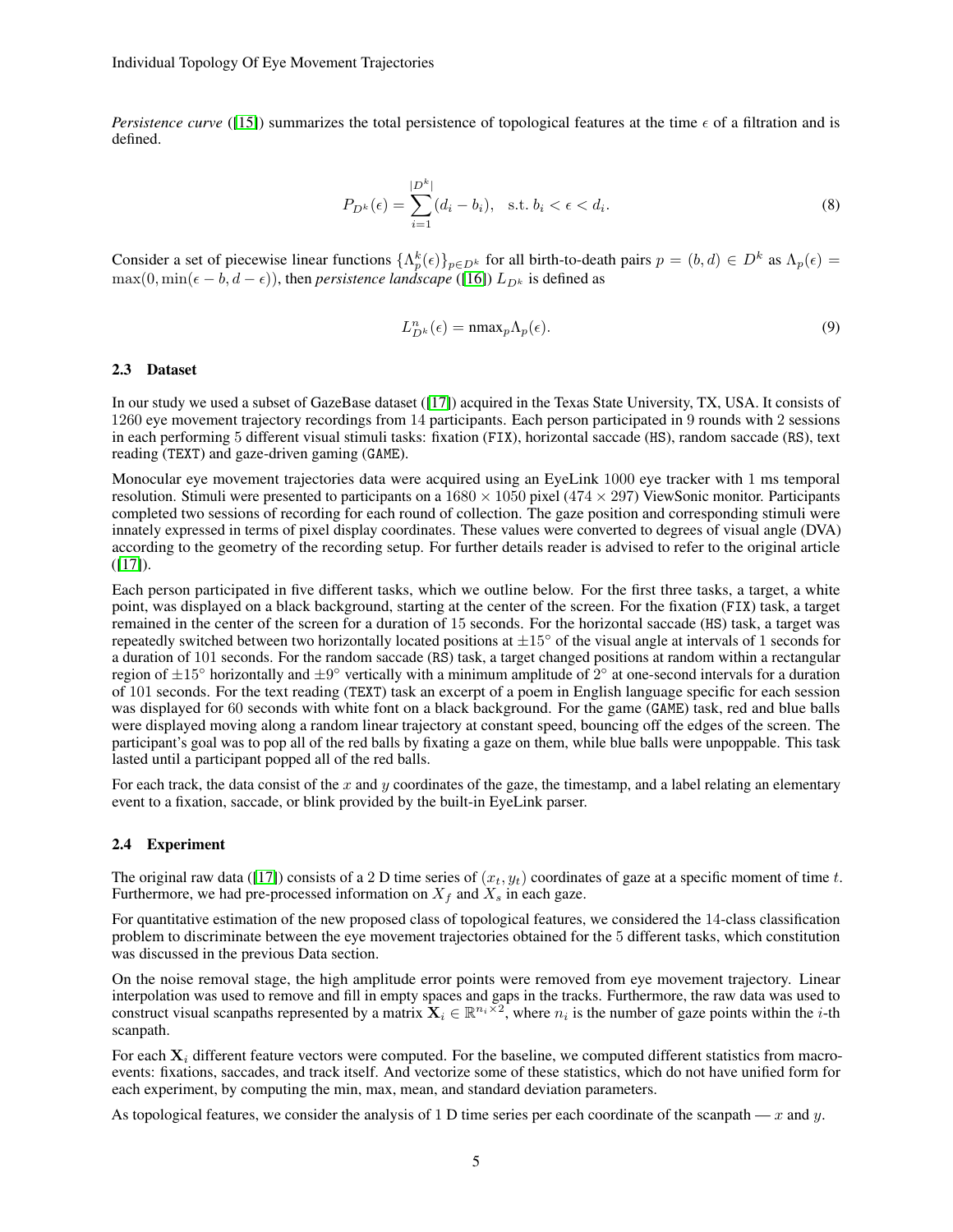

Figure 2: General pipeline description. First step is a specific data representation extraction. Second step is a topological features extraction. Third step consists in a vectorization of extracted topological features. And a final step is a machine learning algorithm realization.



Figure 3: One dimensional time series filtration process with the corresponding simplicial complexes.

The connectivity of such 1D time series of functional dependence between scanpath coordinates on the time index of the eye movement trajectory was computed using the lower star filtration, resulting in  $D^0$  persistent diagram. Intuitively, this kind of topological feature summarized the number of saccades, their duration, and amplitude along a specified axis during data acquisition. Note that we computed both the lower and upper filtrations of the time series by flipping its sign.

The diagrams were vectorized betti and entropy curves ([\[18\]](#page-7-5)) of dimension 100, implemented by Gudhi and fed to the random forest classification algorithm.

The data was split into train and test subsets with the 80/20 ratio. The mean and standard deviation of the accuracy metric averaged over 75 runs are reported.

## 3 Results

It was clearly shown that standard feature statistics have an implicit synergy with topological features and their combinations, what result in growth of classifier accuracy (Table [2\)](#page-6-13). The solution of the classification problem by methods of only topological features has also shown superiority over only standard macro-event features in FIX, HS and GAME tasks. Especially good results have been shown in the HS, so it can be assumed that topology is somehow related to the individual nature of the participants (accuracy  $= 0.8034$  for combination of only topological features). Also TEXT reading task has shown significant improvement in combination of all features together (accuracy  $= 0.8015$ ).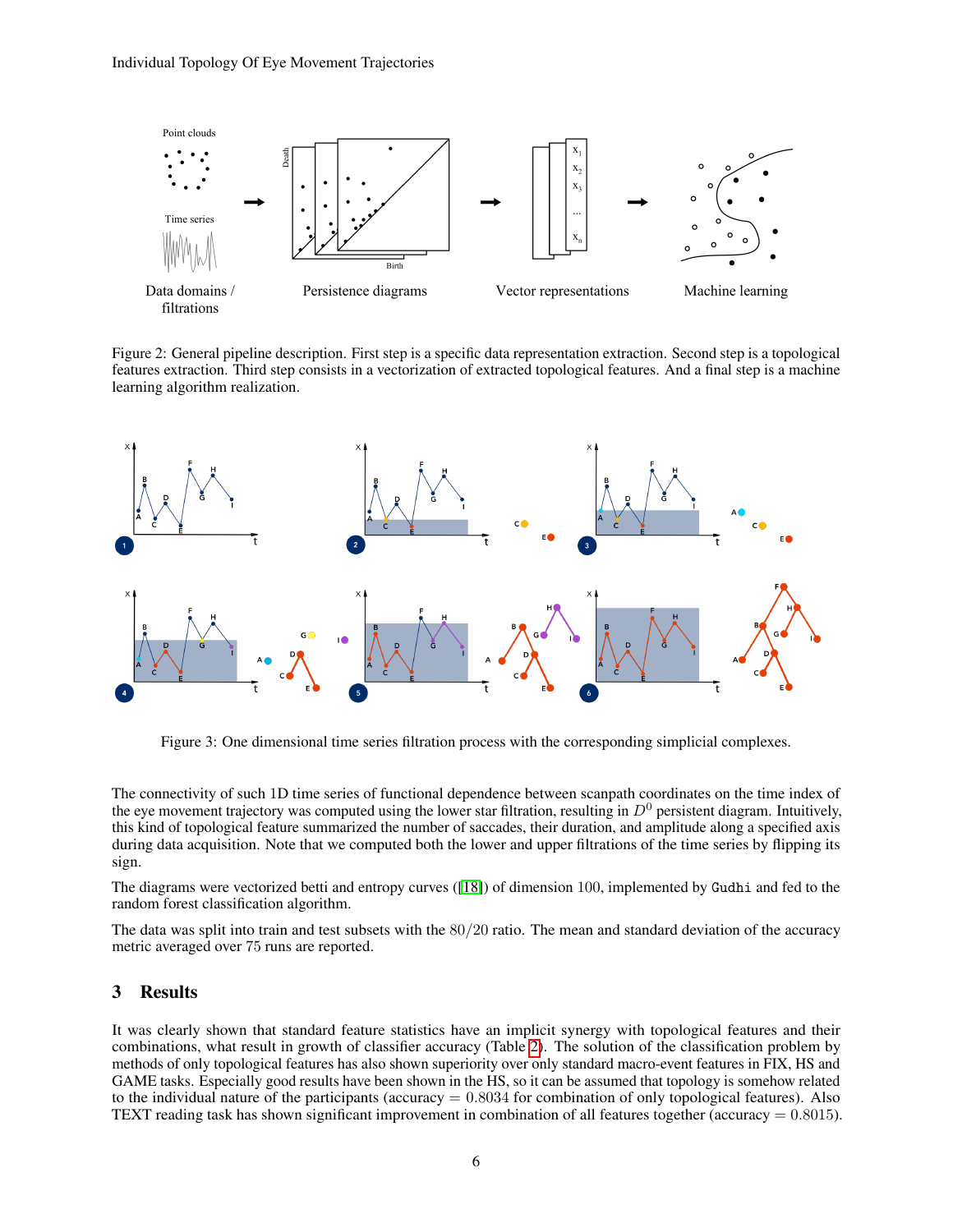|             | <b>Standard</b>   | <b>Time series</b> |        |        |           |        |
|-------------|-------------------|--------------------|--------|--------|-----------|--------|
| <b>Task</b> | <b>Statistics</b> | X                  | Y      | Amp    | Landscape | All    |
| FIX         | 0.4107            | 0.4156             | 0.3496 | 0.4304 | 0.4201    | 0.5087 |
| HS          | 0.7333            | 0.5696             | 0.4512 | 0.5274 | 0.5647    | 0.8034 |
| RS          | 0.6489            | 0.2305             | 0.2357 | 0.4842 | 0.4405    | 0.5663 |
| <b>TEXT</b> | 0.7657            | 0.3458             | 0.2616 | 0.4670 | 0.4193    | 0.6898 |
| <b>GAME</b> | 0.4862            | 0.2016             | 0.2334 | 0.3952 | 0.3793    | 0.5277 |
|             |                   | Multi-modal        |        |        |           |        |
|             |                   |                    |        |        |           |        |
| <b>FIX</b>  | 0.4107            | 0.4456             | 0.4410 | 0.5172 | 0.4823    | 0.5586 |
| HS          | 0.7333            | 0.7504             | 0.7227 | 0.7611 | 0.7023    | 0.8263 |
| RS          | 0.6489            | 0.6888             | 0.6853 | 0.6932 | 0.6694    | 0.6762 |
| TEXT        | 0.7657            | 0.7522             | 0.7555 | 0.7729 | 0.7843    | 0.8015 |
| GAME        | 0.4862            | 0.4377             | 0.4643 | 0.5809 | 0.4538    | 0.5576 |

<span id="page-6-13"></span>Table 2: Horisontal saccade (HS), Random saccade (RS), Text reading (TEXT), Game (GAME), Fixation (FIX), Accuracy of individual features of standard statistics of fixations and saccades along with multi-modal combined features: topological feature plus standard statistics and their total combination.

Thereby, we can suggest that the information summarized by concatenate feature representations is correlated to some extent, can support a more general understanding of the nature of eye movement trajectories, and can be used in classification problems of any kind.

As a conclusion it was shown that the topological characteristics of eye movement can be effectively used in classification problems and have synergistic properties with wide range of macro event features. Because of the independence that topological features have from velocity calculation and any kind of local noise in the data, such a pipeline could be effectively used in addition to the standard pipeline or separately from it.

## **References**

- <span id="page-6-0"></span>[1] Raymond Dodge and Thomas Sparks Cline. The angle velocity of eye movements. *Psychological Review*, 8(2):145, 1901.
- <span id="page-6-1"></span>[2] Andrew T Duchowski. *Eye tracking methodology: Theory and practice*. Springer, 2017.
- <span id="page-6-2"></span>[3] Paolo Inchingolo and Massimo Spanio. On the identification and analysis of saccadic eye movements-a quantitative study of the processing procedures. *IEEE Transactions on Biomedical Engineering*, (9):683–695, 1985.
- <span id="page-6-3"></span>[4] A Terry Bahill, Jeffrey S Kallman, and Jon E Lieberman. Frequency limitations of the two-point central difference differentiation algorithm. *Biological cybernetics*, 45(1):1–4, 1982.
- <span id="page-6-4"></span>[5] Shuo Wang et al. Atypical visual saliency in autism spectrum disorder quantified through model-based eye tracking. *Neuron*, 2015.
- <span id="page-6-5"></span>[6] Rosie Clark et al. The potential and value of objective eye tracking in the ophthalmology clinic. *Eye*, 2019.
- <span id="page-6-6"></span>[7] Yifan Cai et al. Sonoeyenet: Standardized fetal ultrasound plane detection informed by eye tracking. In *2018 IEEE 15th International Symposium on Biomedical Imaging (ISBI 2018)*. IEEE, 2018.
- <span id="page-6-7"></span>[8] Roy S Hessels, Diederick C Niehorster, Marcus Nyström, Richard Andersson, and Ignace TC Hooge. Is the eye-movement field confused about fixations and saccades? a survey among 124 researchers. *Royal Society open science*, 5(8):180502, 2018.
- <span id="page-6-8"></span>[9] R John Leigh and David S Zee. *The neurology of eye movements*. Contemporary Neurology, 2015.
- <span id="page-6-9"></span>[10] Kenneth Holmqvist, Marcus Nyström, Richard Andersson, Richard Dewhurst, Halszka Jarodzka, and Joost Van de Weijer. *Eye tracking: A comprehensive guide to methods and measures*. OUP Oxford, 2011.
- <span id="page-6-10"></span>[11] Gunnar Carlsson. Topology and data. *Bulletin of the American Mathematical Society*, 46(2):255–308, 2009.
- <span id="page-6-11"></span>[12] Clément Maria, Jean-Daniel Boissonnat, Marc Glisse, and Mariette Yvinec. The gudhi library: Simplicial complexes and persistent homology. In *International congress on mathematical software*, pages 167–174. Springer, 2014.
- <span id="page-6-12"></span>[13] Ulrich Bauer. Ripser: efficient computation of vietoris–rips persistence barcodes. *Journal of Applied and Computational Topology*, pages 1–33, 2021.